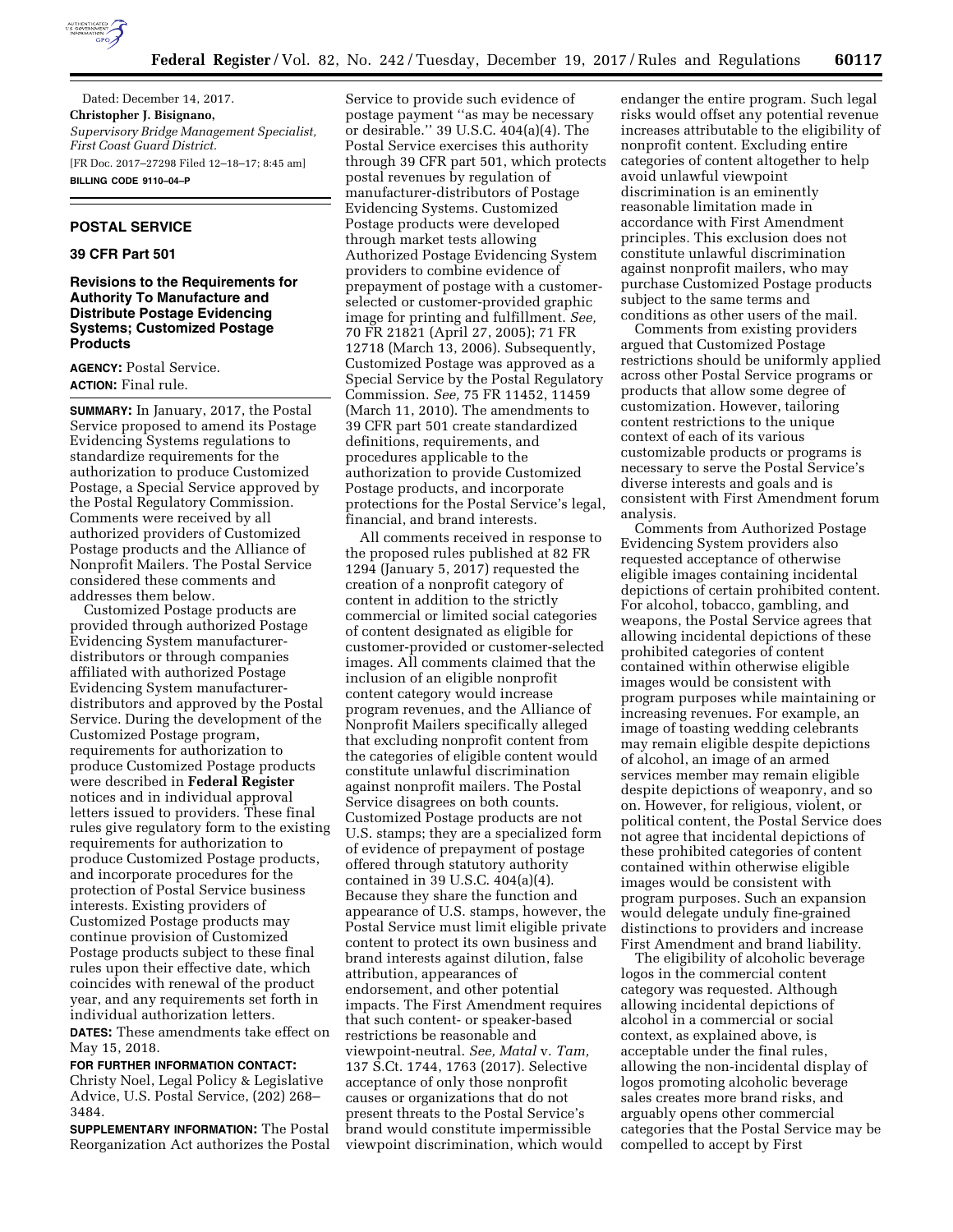Amendment principles, *e.g.,* logos promoting tobacco, weapons, or gambling enterprises.

Comments from Authorized Postage Evidencing System providers sought elimination of the ''not suitable for minors'' restriction in the proposed regulations, arguing that the phrase is too subjective and impractical to apply. The final rules replace ''not suitable for minors'' with ''not suitable for all-ages audiences'' and clarify that the phrase applies to all eligible content. The Postal Service believes that original program purposes are better served by this phrase, which seeks to limit content to family-friendly images or text that would not cause concern among mainstream, multi-generational users of the mail. To further comport with program purposes, the Postal Service intends that the list of specific content prohibitions (alcohol, tobacco, gambling, weapons, controlled substances, politics, religion, sex, violence, etc.) be read as illustrative and not exhaustive, making ineligibility the default presumption for all content considered under the Eligibility Criteria. In other words, if proposed content is not a commercial or social image that is suitable for all-ages audiences, it is not eligible, even if not explicitly included in the list of prohibitions. To emphasize this restrictive nature, the final rules include a statement indicating that content that is not expressly allowed is presumed to be prohibited.

The Authorized Postage Evidencing System provider *Stamps.com* expressed concern that the regulations as proposed would require alteration of *Stamps.com's* trademarks. Neither the proposed nor the final rules require alteration of provider trademarks. The requirement that providers disassociate Customized Postage products from U.S. stamps is intended to protect official USPS stamps and philatelic products and programs from consumer confusion related to the status of Customized Postage products, which are a specialized form of evidence of prepayment of postage. The final rules simply require providers not to ''promote'' Customized Postage products as being official U.S. postage stamps.

Authorized Postage Evidencing System providers argued that violations of Customized Postage requirements should not constitute grounds for suspension or revocation of authorization to provide Postage Evidencing Systems. The Postal Service agrees that Customized Postage is a Special Service distinct from Postage Evidencing Systems, and these final rules separate the procedures for

suspension or revocation of authorization accordingly. Furthermore, because Customized Postage products have potential to create significant risks for Postal Service philatelic programs and brand interests, the final rules allow for immediate suspension of authority to provide Customized Postage products in the event that the Postal Service determines that unacceptable business risks are posed by the provider's Customized Postage products or infrastructure.

Additionally, the final rules specify that providers must publish the USPS Eligibility Criteria for customers. Although comments did not raise this issue, the inconsistency of publicly available provider content guidelines has caused confusion over Customized Postage products. Because these amendments are intended to standardize and formalize program requirements, the final rules clarify that, in addition to adhering to USPS Eligibility Criteria, providers must publish the USPS Eligibility Criteria for customers.

Finally, existing providers requested that Customized Postage products be authorized for Forever status or rates outside of First Class postage, *e.g.,*  Marketing or Nonprofit rates. These issues fall outside the scope of the current rulemaking, and the Postal Service does not address them here.

## **List of Subjects in 39 CFR Part 501**

Administrative practice and procedure.

For the reasons discussed above, the Postal Service amends 39 CFR part 501 as follows:

## **PART 501—AUTHORIZATION TO MANUFACTURE AND DISTRIBUTE POSTAGE EVIDENCING SYSTEMS**

■ 1. The authority citation for 39 CFR part 501 continues to read as follows:

**Authority:** 5 U.S.C. 552(a); 39 U.S.C. 101, 401, 403, 404, 410, 2601, 2605, Inspector General Act of 1978, as amended (Pub. L. 95– 452, as amended); 5 U.S.C. App. 3.

#### **§ 501.7 [Amended]**

■ 2. Amend § 501.7(c) introductory text by adding, after ''The provider must ensure that'', the clause '', with the exception of Customized Postage products,''.

 $\blacksquare$  3. Add § 501.21 to read as follows:

#### **§ 501.21 Customized Postage products.**

(a) *Definitions.* (1) As used in this section, a *provider* is:

(i) A Postage Evidencing System provider as defined under § 501.1(d) that is authorized by the Postal Service

to produce Customized Postage products in accordance with this section and subject to any additional requirements set forth in individual approval letters; or

(ii) An entity that is affiliated under conditions respecting postage revenue security with a Postage Evidencing System provider and authorized by the Postal Service to produce Customized Postage products in accordance with this section and subject to any additional requirements set forth in individual approval letters.

(2) *Customized Postage products* are products combining barcode indicia of postage payment with digital, graphic, or pictorial images or text. Customers select or provide images or text that meet Eligibility Criteria established by the Postal Service, and the image or text is combined with the barcode indicia of postage payment by providers and produced under controlled conditions for mailing to customers.

(3) As used in this section, a *customer*  is a person or entity seeking to purchase Customized Postage products from a provider.

(b) *Eligibility Criteria.* The Eligibility Criteria contained in this section restrict Customized Postage content by identifying allowable images, text, or categories of images or text. Any content not identified by the Eligibility Criteria is prohibited. To be eligible for use in Customized Postage products, images and/or text must meet criteria established by the Postal Service, which are:

(1) Images or text must be "commercial" or "social," as defined below:

(i) *Commercial* means intended for no purpose other than the sale of goods or services in commerce.

(ii) *Social* means promoting or depicting people, animals, items, or events commonly associated with community relations or companionship and likely to generate invitations, announcements, notices, thank-you notes, RSVPs, or similar correspondence.

(2) Acceptable commercial or social images or text must not contain content that is unsuitable for all-ages audiences, including but not limited to:

(i) Any non-incidental depiction of alcohol, tobacco, gambling, or firearms or other weapons;

(ii) Any depiction of controlled substances, including but not limited to marijuana;

(iii) Any depiction of political, religious, violent or sexual content; or

(iv) Any depiction of subject matter prohibited for display under U.S. law.